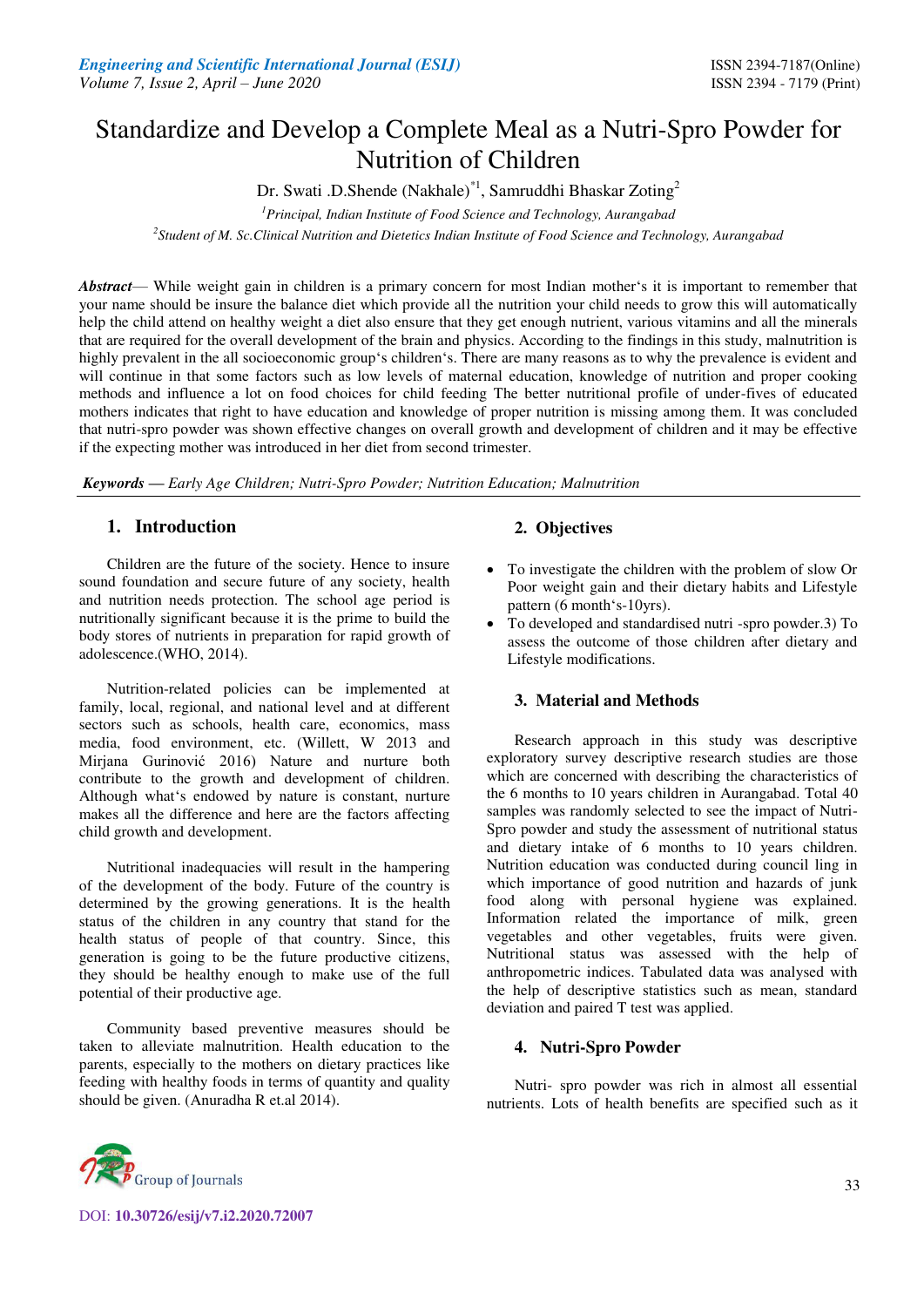#### *Engineering and Scientific International Journal (ESIJ)* **ISSN 2394-7187(Online) ISSN 2394-7187(Online)** *Volume 7, Issue 2, April – June 2020* ISSN 2394 - 7179 (Print)

will helpful to maintain the growth in children's, boost brain development, increased immunity and improve bone health of your child as well.

#### *4.1 Importance of Nutri-Spro Powder in Babies Weight Gain*

While weight gain in children is primary concern for most Indian mothers .It is important to remember that your aim should be to ensure a balance diet which provides all the nutrition your child needs to grow, Nutri-Spro powder supply a healthy and balance diet. Nutri-Spro powder ensured to get enough nutrients various vitamins and all the minerals that required for the overall development of their brain and physique Nutri-Spro powder is a blend of rice, nuts, oats, sprouted pulses and ragi Sprouting help increase the nutritional value of the grains.



**Fig.1: Packaging of nutri-spro powder**



**Fig.2: Protocol of the study**



DOI: **10.30726/esij/v7.i2.2020.72007**

#### **5. Result and Discussion**

The result provides factual statement of observations supported by statistics, tables and graph derived fromthe analysis of the data recorded during the experimentation. The result is presented in logical order in light of the objectives of the study.

|  |  | Table 1: Demographic Socioeconomic Characteristics (N=100) |  |
|--|--|------------------------------------------------------------|--|
|  |  |                                                            |  |

| <b>Factor</b>        |              | Frequenc       | Percent |
|----------------------|--------------|----------------|---------|
|                      |              | y              |         |
| <b>GENDER</b>        | Male         | 20             | 28.57   |
|                      | Female       | 50             | 71.42   |
| AGE(YEARS)           | Mean         | 31.95-33       |         |
|                      | $(min-Max)$  |                |         |
| <b>RELATIONSHIP</b>  | Parent       | 62             | 88.57   |
|                      | Others       | 8              | 11.42   |
| <b>HIGHEST</b>       | Non formal   | N <sub>0</sub> |         |
| <b>EDUCATION</b>     | Formal       | 70             | 100     |
| <b>MARITAL</b>       | Married      | 70             | 100     |
| <b>STATUS</b>        | Unmarried    | N <sub>0</sub> |         |
|                      | Single       | N <sub>0</sub> |         |
| <b>INCOME</b>        | Mean (min-   | 70,000-        |         |
|                      | Max)         | 80,000         |         |
| <b>INCOME SOURCE</b> | Husband      | 60             | 85.71   |
|                      | Casual wages | No             |         |
|                      | Own business | 10             | 14.28   |

Table 2 stated that mean dietary intake of children's from 6 Months to 10 years group. The food stuff of cereals mean is 95.12 Kcals/day and the recommended value is 195. Likewise pulses 31gm/day and RDA is 45, roots & tubers is 69.75gm/day and RDA is 87.5, green leafy vegetables mean intake calculated is 61.75 and RDA is 75.

**Table 2: Mean dietary recall of children's** 

| <b>Food Groups</b>       | Mean food<br>intake | <b>RDA</b> | <b>PAIR T</b><br><b>TEST</b> |
|--------------------------|---------------------|------------|------------------------------|
| Cereals & millets        | 95.12               | 195        |                              |
| Pulses                   | 31                  | 45         |                              |
| Egg                      | 50                  | 75         |                              |
| Meat, chicken or<br>fish | 75                  | 75         |                              |
| Milk &milk<br>product    | 395                 | 500        | $T = 1.684$                  |
| Roots & tubers           | 69.75               | 87.5       | $P = 01587$                  |
| Green leafy<br>vegetable | 61.75               | 75         |                              |
| Other vegetable          | 93.5                | 125        |                              |
| Fruits                   | 94                  | 100        |                              |
| Sugar                    | 17.87               | 21.25      |                              |
| Fats & oil               | 18.87               | 25         |                              |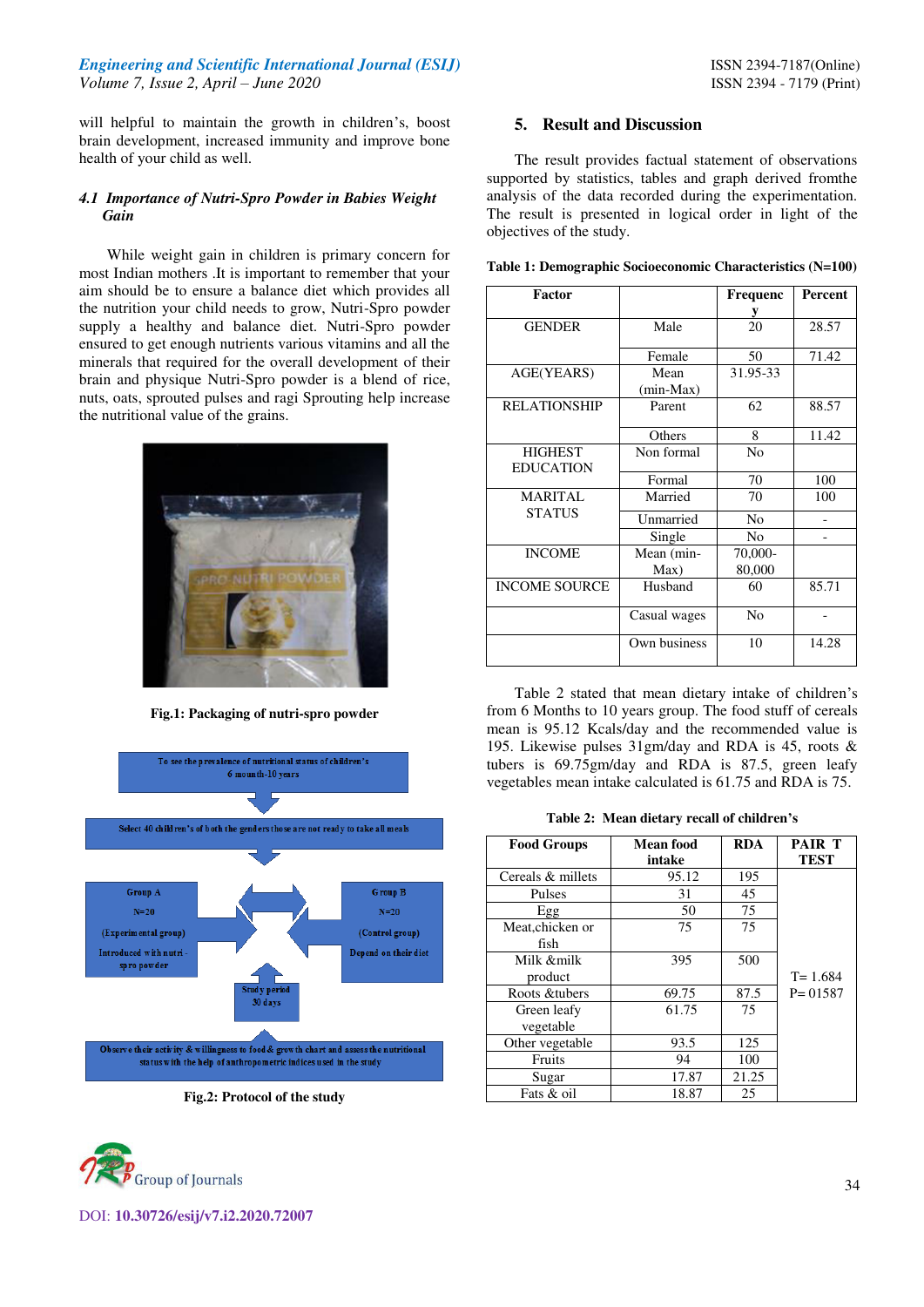#### *Engineering and Scientific International Journal (ESIJ)* **ISSN 2394-7187(Online) ISSN 2394-7187(Online)** *Volume 7, Issue 2, April – June 2020* ISSN 2394 - 7179 (Print)

Other vegetables mean range is 93.5 and RDA is 125,fruits mean range is 94 and RDA is 100,sugar intake is 17.87 and RDA is 21.25 and fats and oil intake is 18.87 and RDA is 25. Calculated value of food groups are -112.02 and tabulated value is 1.684. It concludes that mean dietary intake is lower than RDA.

| Table 3: Age and gender wise pre Anthropometric |  |
|-------------------------------------------------|--|
| characteristics of children's (EXP GP)          |  |

| Age groups                                 | (6Months-<br>3) | $(4-7)$<br><b>Yrs</b> | $(8-10)$<br><b>Yrs</b>          |
|--------------------------------------------|-----------------|-----------------------|---------------------------------|
|                                            | <b>Yrs</b>      |                       |                                 |
| Parameter                                  |                 |                       |                                 |
|                                            |                 |                       |                                 |
| Height (cms)                               | 82              | 107                   | 134                             |
| <b>Standard Height</b><br>(cms)            | 88.9            | 109                   | 134.62                          |
| $t =$                                      | 1.729           | 1.729                 | 1.729                           |
| $P =$                                      | (0.0000)        | (0.0165)              |                                 |
| Weight (cms)                               | 9.3             | 14.32                 | 25.38                           |
| <b>Standard Weight</b><br>(cms)            | 16              | 27.5                  | 44.7                            |
| $t =$                                      | 1.729           | 1.729                 | 1.729                           |
| $P=$                                       | o.47730         | 0.007                 | 0.0116                          |
| Head circumference                         | 45              | 48.4                  | 51.57                           |
| <b>Standard Head</b><br>circumference(cms) | 47.5            | 50                    | 52.5                            |
| $t =$                                      | 1.729           | 1.729                 | 1.729                           |
| $P =$                                      | 0.5000          | 0.1949                | 0.0012                          |
| Arm circumference                          | 12.9            | 16.1                  | 19.58                           |
| <b>Standard Arm</b><br>circumference(cms)  | 17              | 20.5                  | 23                              |
| $t =$                                      | $1.729(-)$      | $1.729(-)$            | 1.729(0.00<br>$\left( 0\right)$ |

Above table are mentioned age and gender wise pre-Anthropometric characteristics of children is analysed in the age group of 6 Months to 10 years old. Mean Height of 6 months- 3 year old subjects are found to be 82 and standard height is 88.9, weight is calculated 9.3 and standard weight is 16 kg, head circumference is 45 and standard value is 47.5 and arm circumference is 12.9 and standard value is 17.subject age group 4-7 years value were found height  $-107$  and standard value is 109 cm, weight  $-$ 9.3 and standard value is 16 kg, head circumference is 45 and standard value is 47.5 cm, arm circumference is 12.9 and standard value is 17 cm. subject group  $8 - 10$  years value were found height- 134 and standard value is 134.62, weight- 25.38 and standard value is 44.7, head circumference- 51.57 and standard value is 52.5, arm circumference -19.58 and standard value is 23 cm.



#### DOI: **10.30726/esij/v7.i2.2020.72007**

#### **Table 4: Age and gender wise post Anthropometric characteristics of children's (EXPERIMENTAL GP)**

| Age groups<br><b>Parameter</b>             | $(6 month-3)$<br><b>Yrs</b> | $(4-7)$<br><b>Yrs</b> | $(8 -$<br>10)<br><b>Yrs</b> |
|--------------------------------------------|-----------------------------|-----------------------|-----------------------------|
| Height (cms)                               | 82.3                        | 106.1                 | 133.1                       |
| Standard Height (cms)                      | 88.9                        | 109                   | 134.62                      |
| $T =$                                      | 1.729                       | 1.729                 | 1.729                       |
| $P=$                                       | 0.4262                      | 0.0094                | 0.0115                      |
| Weight (cms)                               | 10                          | 15.58                 | 26.39                       |
| Standard Weight (cms)                      | 16                          | 27.5                  | 44.7                        |
| $T =$                                      | 1.729                       | 1.729                 | 1.729                       |
| $P=$                                       | 0.000                       |                       |                             |
| Head circumference                         | 45                          | 48.4                  | 51.57                       |
| <b>Standard Head</b><br>circumference(cms) | 47.5                        | 50                    | 52.5                        |
| $T =$                                      | 1.729                       | 1.729                 | 1.729                       |
| $P=$                                       | 0.0000                      | 0.004                 | 0.009                       |
| Arm circumference                          | 13.1                        | 16.7                  | 21                          |
| <b>Standard Arm</b><br>circumference(cms)  | 17                          | 20.5                  | 23                          |
| $T =$                                      | 1.729                       | 1.729                 | 1.729                       |
| $P=$                                       | 0.1261                      | 0.3446                | 0.5000                      |

Table 4 noted that the age and gender wise post anthropometric characteristics of children in age group of 6 Months – 10 years old children.

The calculated value of height in experimental group is 2.35 and tabulated value is 1.729 for 19 % of freedom for 5% level of significance. The calculated value of weight is –4.24 and tabulated value is 1.729, the calculated value of head circumference is -0.86 and tabulated value is 1.729 and the calculated value of arm circumference is -5.66 and tabulated value is 1.729. It was concluding that the nutriaspro powder is effective on subjects to increased height, weight, arm circumference of children's and shown effect on overall growth. Nutritional supplementation and child health programmes, which are currently focused on impoverished rural areas, should not exclude informal settlements [\(Beatrice Olack](https://www.ncbi.nlm.nih.gov/pubmed/?term=Olack%20B%5BAuthor%5D&cauthor=true&cauthor_uid=21957674) 2011). Table 5 was denoted that the age and gender wise pre anthropometric characteristics of children in age group of 6 Months to 10 years old in control group.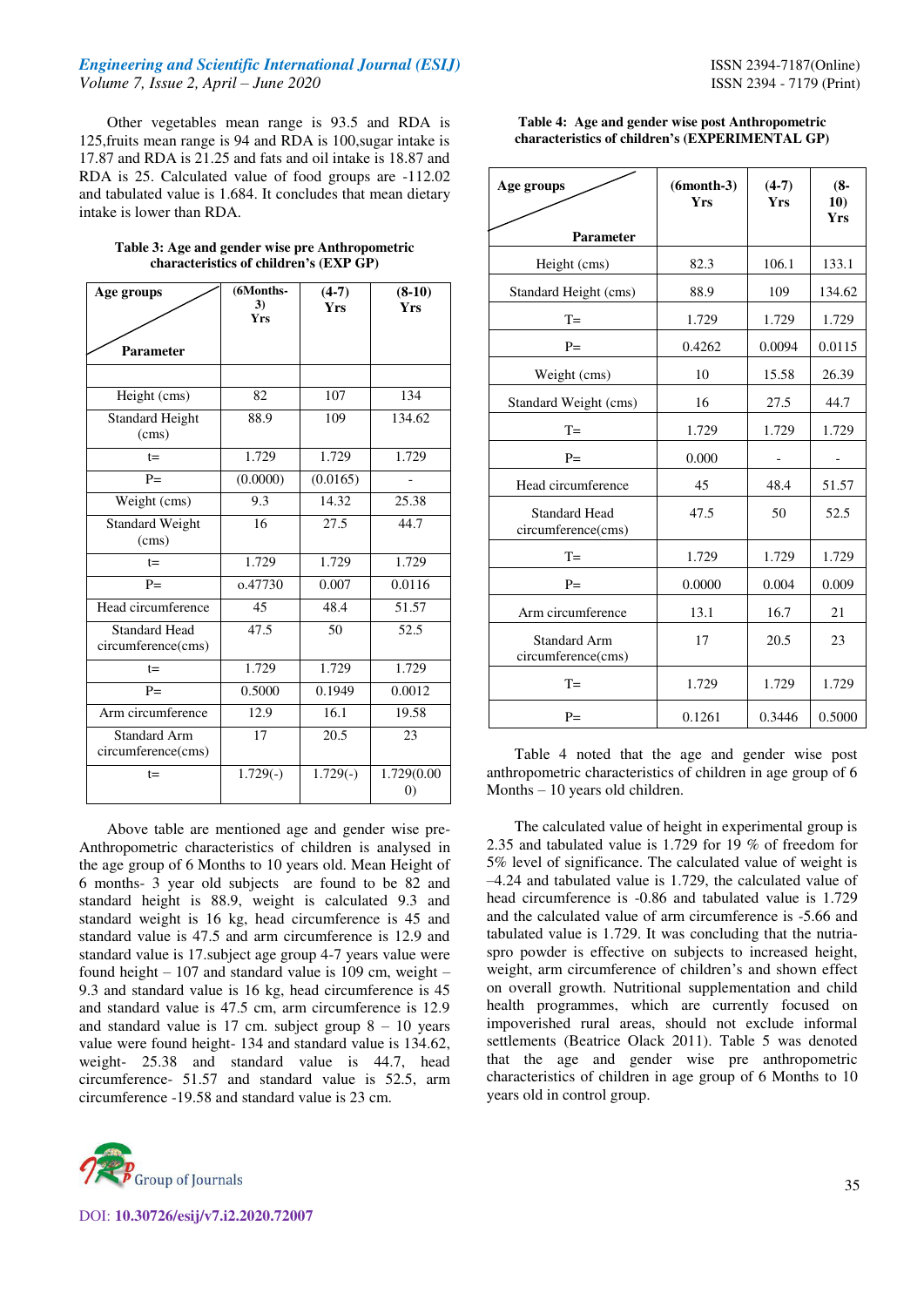### *Engineering and Scientific International Journal (ESIJ)* **ISSN 2394-7187(Online) ISSN 2394-7187(Online)** *Volume 7, Issue 2, April – June 2020* ISSN 2394 - 7179 (Print)

| Age groups<br><b>Parameter</b>             | (6Months-<br>3)<br><b>Yrs</b> | $(4-7)$<br><b>Yrs</b> | $(8-10)$<br><b>Yrs</b> |
|--------------------------------------------|-------------------------------|-----------------------|------------------------|
| Height (cms)                               | 87.5                          | 102.5                 | 133.6                  |
| Standard Height (cms)                      | 88.9                          | 109                   | 134.62                 |
| $T =$                                      | 1.729                         | 1.729                 | 1.729                  |
| $P=$                                       | 0.5000                        |                       | 0.0301                 |
| Weight (cms)                               | 12.5                          | 17                    | 25.6                   |
| Standard Weight (cms)                      | 16                            | 27.5                  | 44.7                   |
| $T =$                                      | 1.729                         | 1.729                 | 1.729                  |
| $P=$                                       |                               | 0.000                 | 0.5000                 |
| Head circumference                         | 47                            | 49.29                 | 51.57                  |
| <b>Standard Head</b><br>circumference(cms) | 47.5                          | 50                    | 52.5                   |
| $T =$                                      | 1.729                         | 1.729                 | 1.729                  |
| $P=$                                       | 0.500                         | 0.030                 | 0.003                  |
| Arm circumference                          | 12.9                          | 16.75                 | 22                     |
| <b>Standard Arm</b><br>circumference(cms)  | 17                            | 20.5                  | 23                     |
| $T =$                                      | 1.729                         | 1.729                 | 1.729                  |
| $P=$                                       |                               | 0.000                 | 0.002                  |

**Table 5: Age and gender wise pre Anthropometric characteristics of children's (EXP GP)** 

Table 6 was explain that the age and gender wise post anthropometric characteristics of children in age group of 6 Months – 10 years old in control group Mean Height of 6 months- 3 year old subjects are found to be 82 and standard height is 88.9, weight is calculated 12.85 and standard weight is 16 kg, head circumference is 47 and standard value is 48 and arm circumference is 13.05 and standard value is 17.subject age group 4-7 years value were found height – 106.1 and standard value is 109 cm, weight – 17.5 and standard value is 27.5 kg, head circumference is 48.4 and standard value is 50 cm, arm circumference is 17.2 and standard value is 20.5 cm. subject group  $8 - 10$ years value were found height- 133 and standard value is 134.62, weight- 26.20 and standard value is 44.7, head circumference- 51.57 and standard value is 52.5, arm circumference -22 and standard value is 23 cm. It was shown that there is a lots difference in all parameters of anthropometry.

| Age groups            | $(6$ month- | $(4-7)$    | $(8-10)$   |
|-----------------------|-------------|------------|------------|
|                       | 3)          | <b>Yrs</b> | <b>Yrs</b> |
| <b>Parameter</b>      | <b>Yrs</b>  |            |            |
| Height (cms)          | 82.3        | 106.1      | 133.1      |
| Standard Height (cms) | 88.9        | 109        | 134.62     |
| $T =$                 | 1.729       | 1.729      | 1.729      |
| $P=$                  |             |            | 0.729      |
| Weight (cms)          | 12.85       | 17.5       | 26.20      |
| Standard Weight (cms) | 16          | 27.5       | 44.7       |
| $T =$                 | 1.729       | 1.729      | 1.729      |
| $P =$                 | 0.000       | 0.000      |            |
| Head circumference    | 47          | 48.4       | 51.57      |
| <b>Standard Head</b>  | 48          | 50         | 52.5       |
| circumference(cms)    |             |            |            |
| $T =$                 | 2.353       | 1.729      | 1.729      |
| $P=$                  | 0.5000      | 0.0304     | 0.0003     |
| Arm circumference     | 13.05       | 17.2       | 22         |
| <b>Standard Arm</b>   | 17          | 20.5       | 23         |
| circumference(cms)    |             |            |            |
| $T =$                 | 1.729       | 1.729      | 1.729      |
| $P=$                  | 0.0281      | 0.000      |            |

#### **Table 6: Age and gender wise post Anthropometric characteristics of children's (Control GP)**

## **7. Conclusion**

According to the findings in this study, malnutrition is highly prevalent in the all socioeconomic group's children's. There are many reasons as to why the prevalence is evident and will continue in that some factors such as low levels of maternal education, knowledge of nutrition and proper cooking methods and influence a lot on food choices for child feeding. There is little surveillance and the trained personnel are less motivated due to poor facilitation and issues of early warning systems are not well addressed. It was concluded that nutri-spro powder was shown effective changes on overall growth and development of children because it was observed that the Stunting is the predominant nutritional problem, and the elevated prevalence in older children indicates failure in growth and development during the first two years of life so mothers can used as a weaning food also and it may be effective if the expecting mothers if she was introduced in her diet from second trimester possibly it may be lower the risk of low birth weight babies.

#### **References**

[1] World Health Organization, United Nations Global Status Report on Violence Prevention 2014. Geneva, Switzerland: WHO Press; 2014.



DOI: **10.30726/esij/v7.i2.2020.72007**